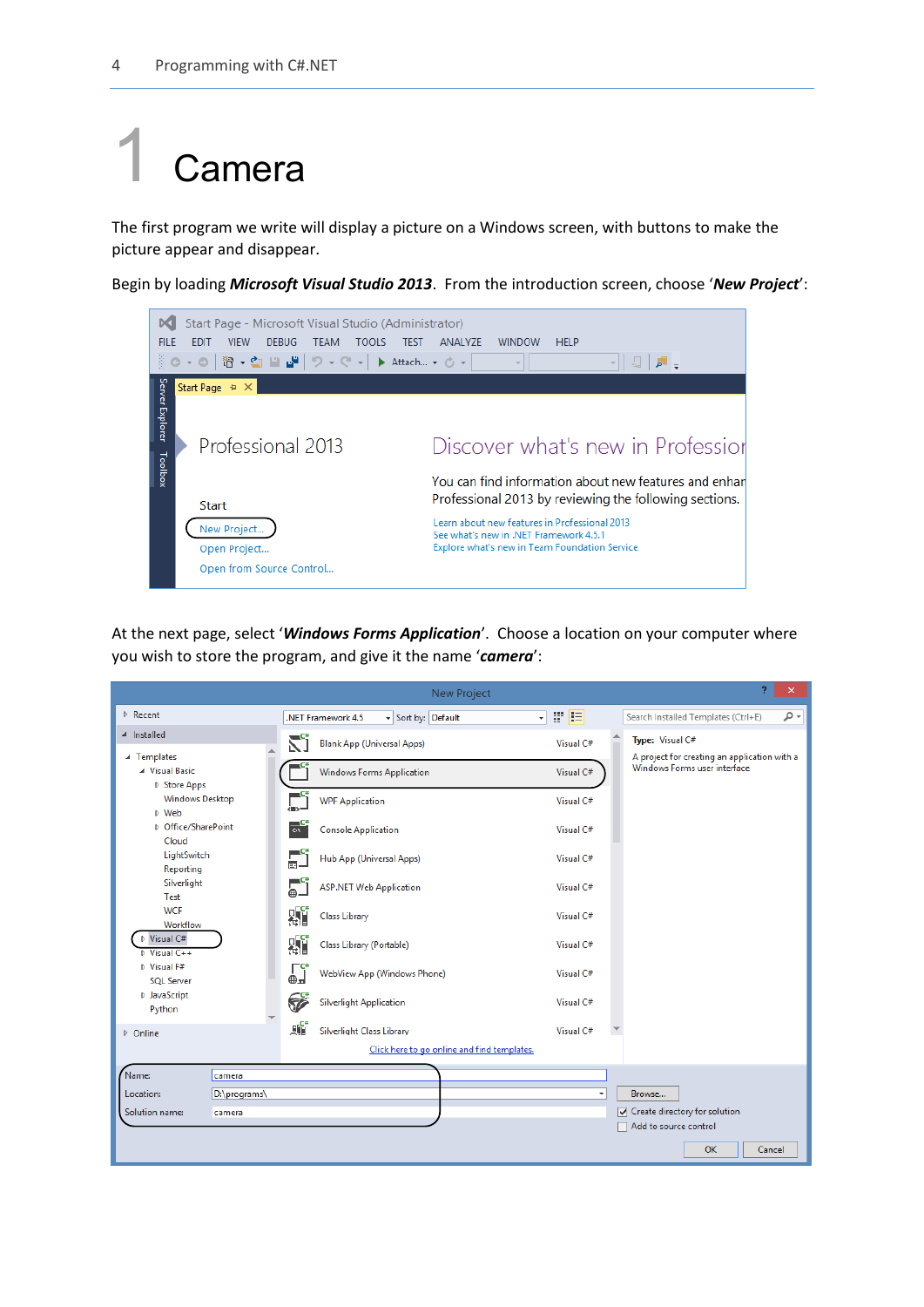C# programs consist of a number of files, and Visual Studio will create a folder called '**camera**' in which all the necessary files will be stored. Click 'OK' and an empty Windows form appears. You can change the size of this by dragging the side or corner.



Open the *Toolbox*, either by clicking '*Toolbox*' on the left hand margin of the screen, or by selecting *View* / *Toolbox* from the top menu line.

In the Toolbox window, click the '*PictureBox*' component. Go to the *Form1* window and drag the mouse to create a PictureBox outline.

In the top right hand corner of the PictureBox frame is a small arrow. Click this to open an options window. Click '*Choose Image*':

| Form1.cs [Design]* $\left. \div \right. \times \right[$ |                                                                                                                                                                                                                                                                                                                                                                                                                                        |                                               |
|---------------------------------------------------------|----------------------------------------------------------------------------------------------------------------------------------------------------------------------------------------------------------------------------------------------------------------------------------------------------------------------------------------------------------------------------------------------------------------------------------------|-----------------------------------------------|
|                                                         |                                                                                                                                                                                                                                                                                                                                                                                                                                        |                                               |
| 幔                                                       | Form1                                                                                                                                                                                                                                                                                                                                                                                                                                  | $\Sigma\!3$<br>$\Box$<br>$\qquad \qquad \Box$ |
|                                                         |                                                                                                                                                                                                                                                                                                                                                                                                                                        |                                               |
|                                                         | $\begin{array}{c} \textbf{O} & \textbf{O} & \textbf{O} & \textbf{O} \\ \textbf{O} & \textbf{O} & \textbf{O} & \textbf{O} & \textbf{O} \\ \textbf{O} & \textbf{O} & \textbf{O} & \textbf{O} & \textbf{O} \\ \textbf{O} & \textbf{O} & \textbf{O} & \textbf{O} & \textbf{O} \\ \textbf{O} & \textbf{O} & \textbf{O} & \textbf{O} & \textbf{O} \\ \textbf{O} & \textbf{O} & \textbf{O} & \textbf{O} & \textbf{O} & \textbf{O} \\ \textbf$ | <b>PictureBox Tasks</b>                       |
|                                                         |                                                                                                                                                                                                                                                                                                                                                                                                                                        | Choose Image                                  |
|                                                         |                                                                                                                                                                                                                                                                                                                                                                                                                                        | Normal<br>Size Mode:<br>$\checkmark$          |
|                                                         |                                                                                                                                                                                                                                                                                                                                                                                                                                        | <b>Dock in Parent Container</b>               |
|                                                         |                                                                                                                                                                                                                                                                                                                                                                                                                                        | с                                             |
|                                                         | Opannonnannannannannannannannannannannan prannonnannannannannannannannannannannan                                                                                                                                                                                                                                                                                                                                                      |                                               |
|                                                         |                                                                                                                                                                                                                                                                                                                                                                                                                                        |                                               |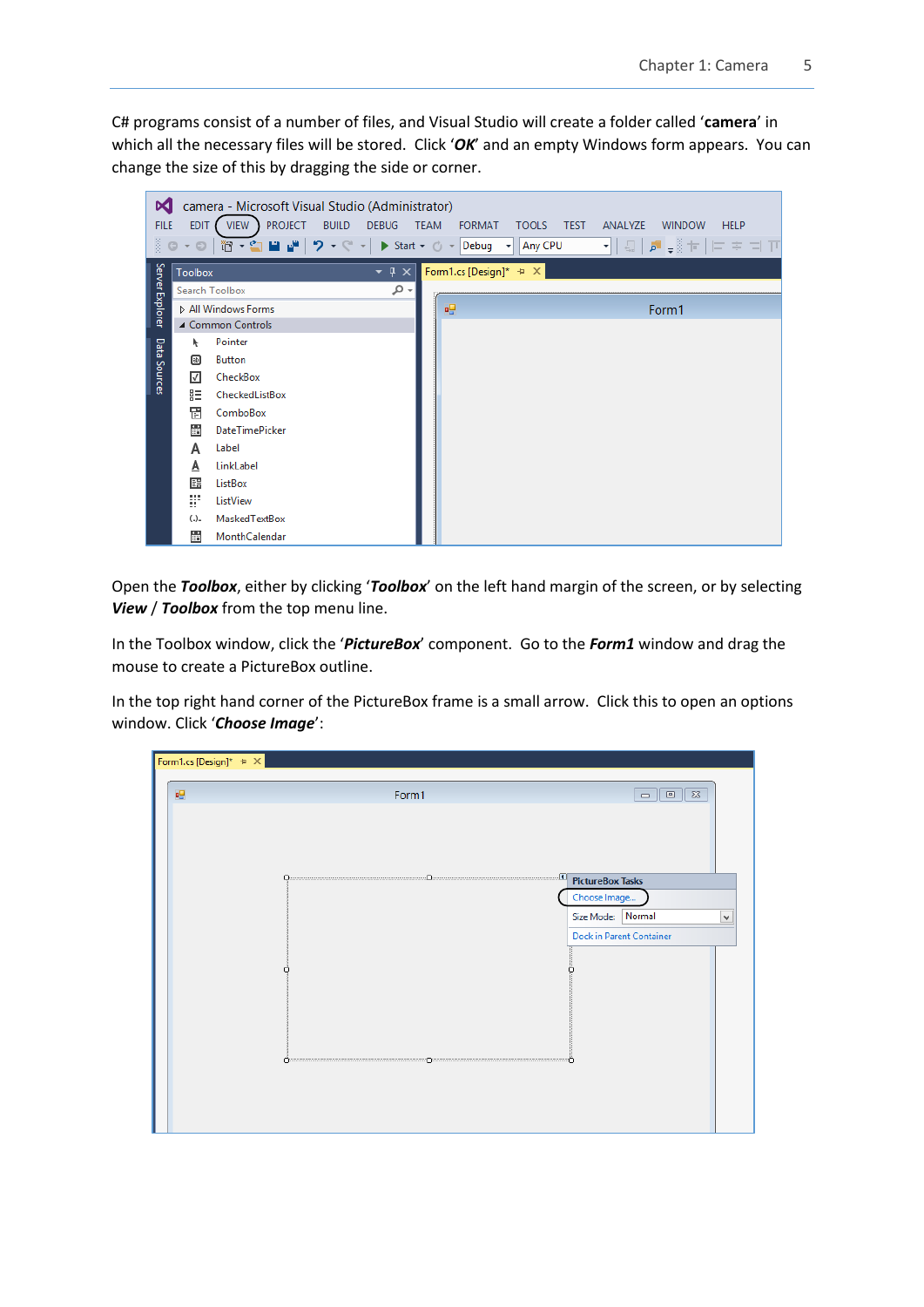Select '*Local resource*'. Use the file dialog window to locate a suitable picture, then click the '*Import*' button:

|                                   |                                                                                                                                   | $\Sigma$<br>$\Box$<br>$\qquad \qquad \Box$                                                                                     |
|-----------------------------------|-----------------------------------------------------------------------------------------------------------------------------------|--------------------------------------------------------------------------------------------------------------------------------|
|                                   |                                                                                                                                   | <b>PictureBox Tasks</b><br>Choose Image<br>Size Mode: Normal<br>$\checkmark$<br>ġ.<br>$\pmb{\times}$<br><b>Select Resource</b> |
| $\ddot{\mathbf{O}}$ ============= | Resource context<br>Local resource:<br>Clear<br>Import<br>Project resource file:<br>Properties\Resources.resx<br>(none)<br>Import | OK<br>Cancel                                                                                                                   |

Select '*Size Mode* / *StretchImage*', so that the image fills the *PictureBox* frame. You can then drag the frame to a suitable size:

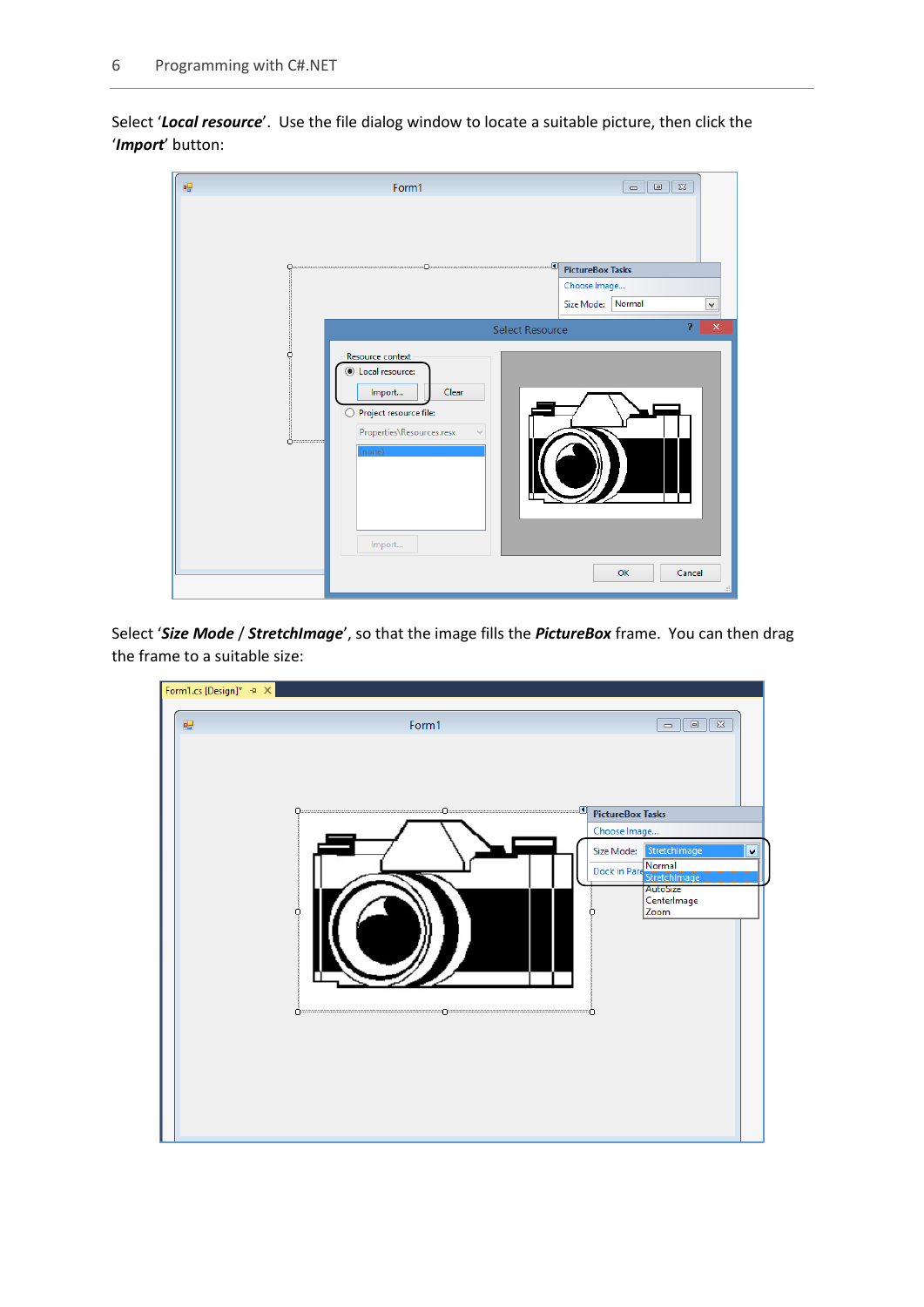Select the '*Button*' component in the Toolbox. Use the mouse to create three buttons underneath the picture.

We will use the right hand button to close the program. Click once on the button to select it, then go to the '*Properties*' window in the bottom right of the screen. Locate the '*Text*' property in the alphabetical list, then change this to the word '*Close*'. This sets the caption which will appear on the button.

Go to the '*Design*' section of the *Properties* list, and change '*(Name)*' to '*btnClose*'. This will make the programming easier and avoid mistakes by clearly showing the purpose of this button.



Go back to the *Form1* screen and double click the '*Close*' button. A new window will appear in which our program is being written:

| namespace camera                                        |
|---------------------------------------------------------|
| public partial class Form1 : Form                       |
| public Form1()                                          |
| InitializeComponent();                                  |
| private void btnClose_Click(object sender, EventArgs e) |
| Close();                                                |
|                                                         |
|                                                         |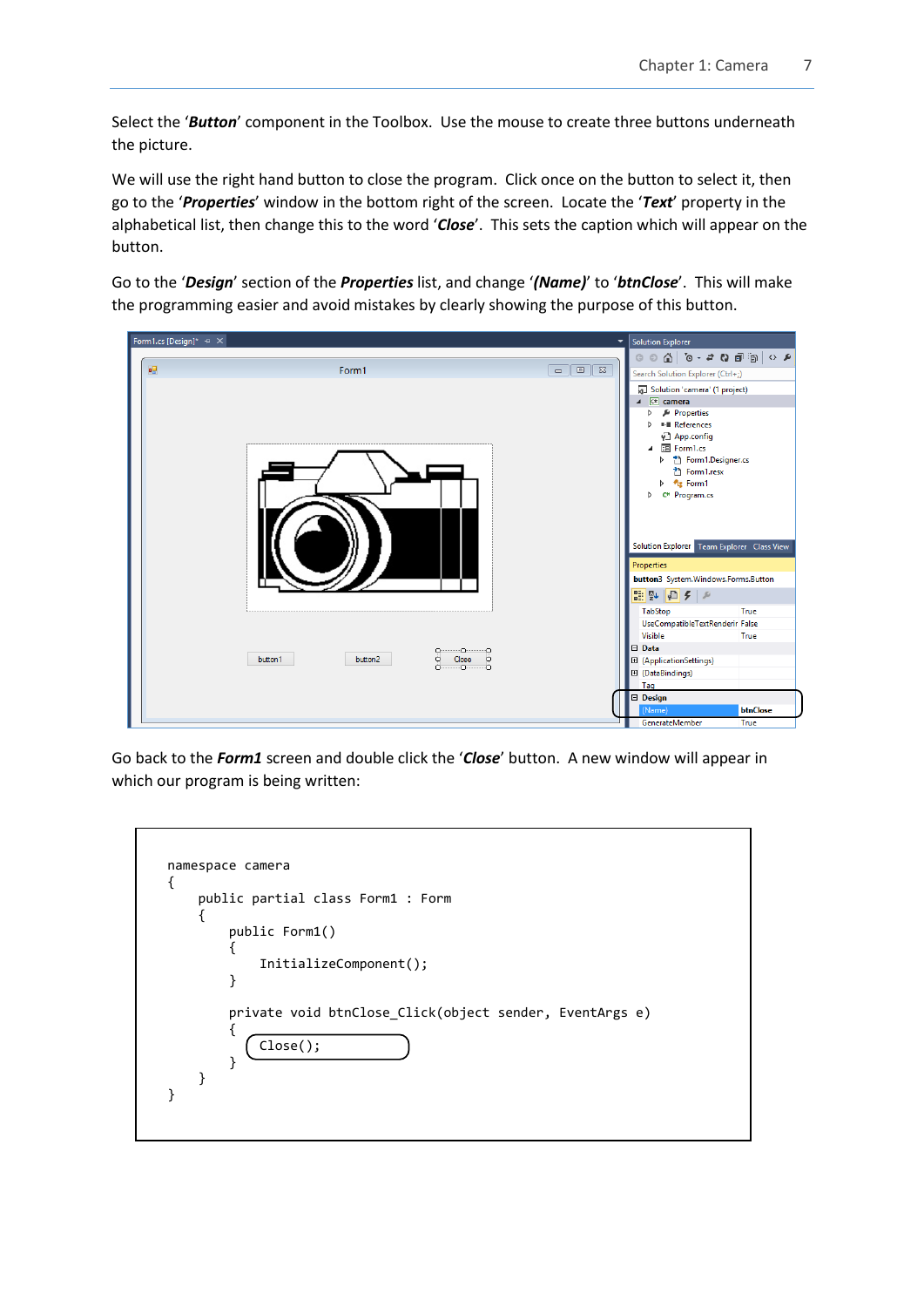You will see that the computer has already created an empty method '*btnClose\_Click*'. We put program code inside this method to carry out any required actions when the button is clicked. In this case, we just want the program to close, so add the command:

*Close( ) ;*

We can now test the program so far...

Go to the menu line and select *Build* / *Build Solution*. If there are any errors in the program code, you will receive a message at this point, and you must go back and correct the errors before continuing.

If all has gone well, click the green arrow icon to run the program:



The *Form1* window should appear, with the picture image displayed. Click the '*Close*' button, and the program will end – taking you back to the Visual Studio editing screen.

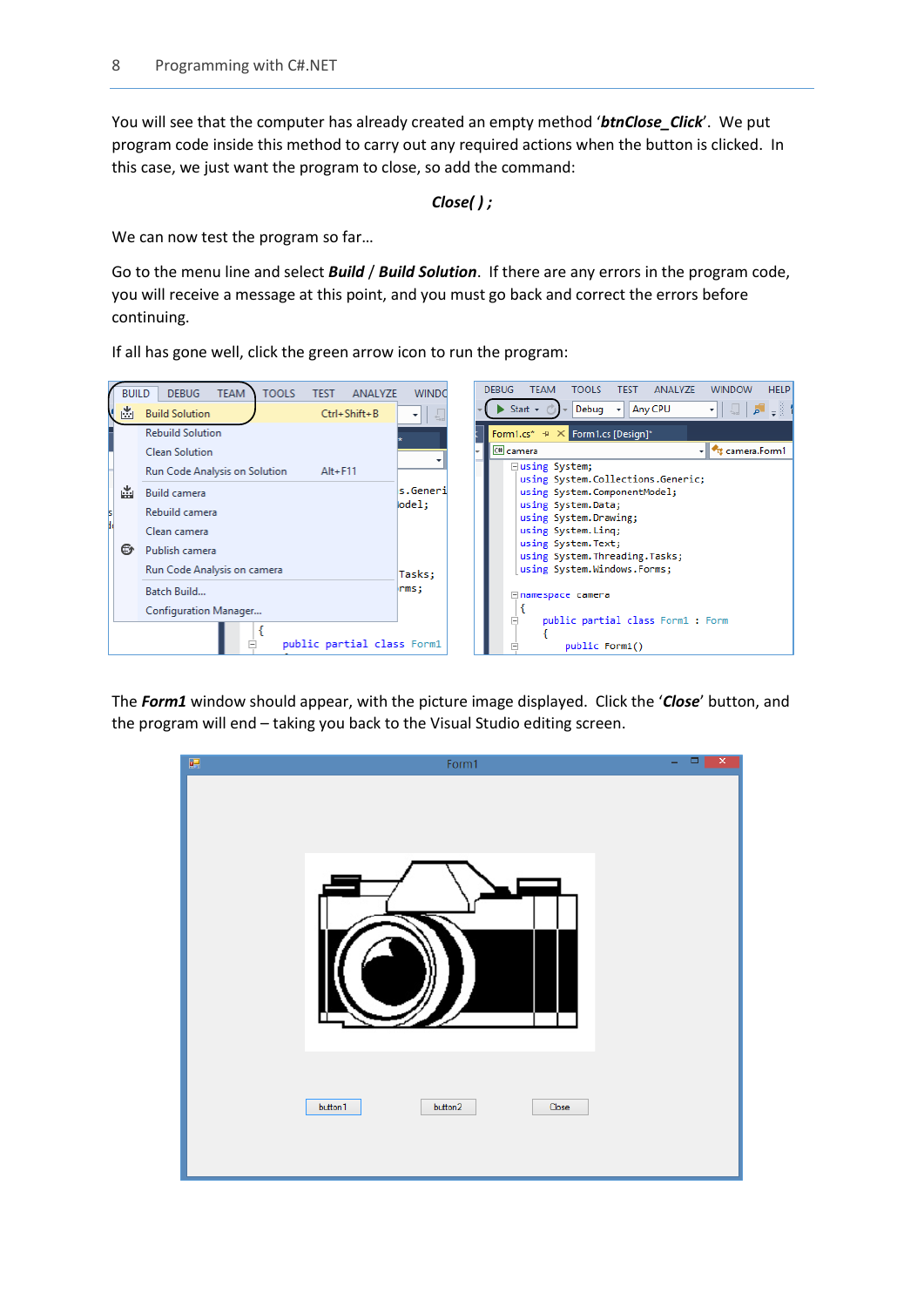

If the Form1 Design screen is not showing, select this by either clicking the '*Form1.cs(Design)*' tab in the programming window, or click the '*Form1.cs*' icon in the '*Solution Explorer*' window.

Select each of the remaining buttons in turn, and set the properties:

| Left button   | text: 'Show picture'         | name: btnShow |
|---------------|------------------------------|---------------|
| Middle button | text: ' <b>Hide picture'</b> | name: btnHide |

We are now going to add program code which will make the image appear and disappear when the buttons are clicked.

Double-click each button in turn, and add the lines of program shown below. The computer will create the empty button\_click methods for you. Only the lines outlined need to be added:

| private void btnClose Click(object sender, EventArgs e)<br>Close();                    |
|----------------------------------------------------------------------------------------|
| private void btnShow Click(object sender, EventArgs e)<br>pictureBox1.Visible = true;  |
| private void btnHide Click(object sender, EventArgs e)<br>pictureBox1.Visible = false; |